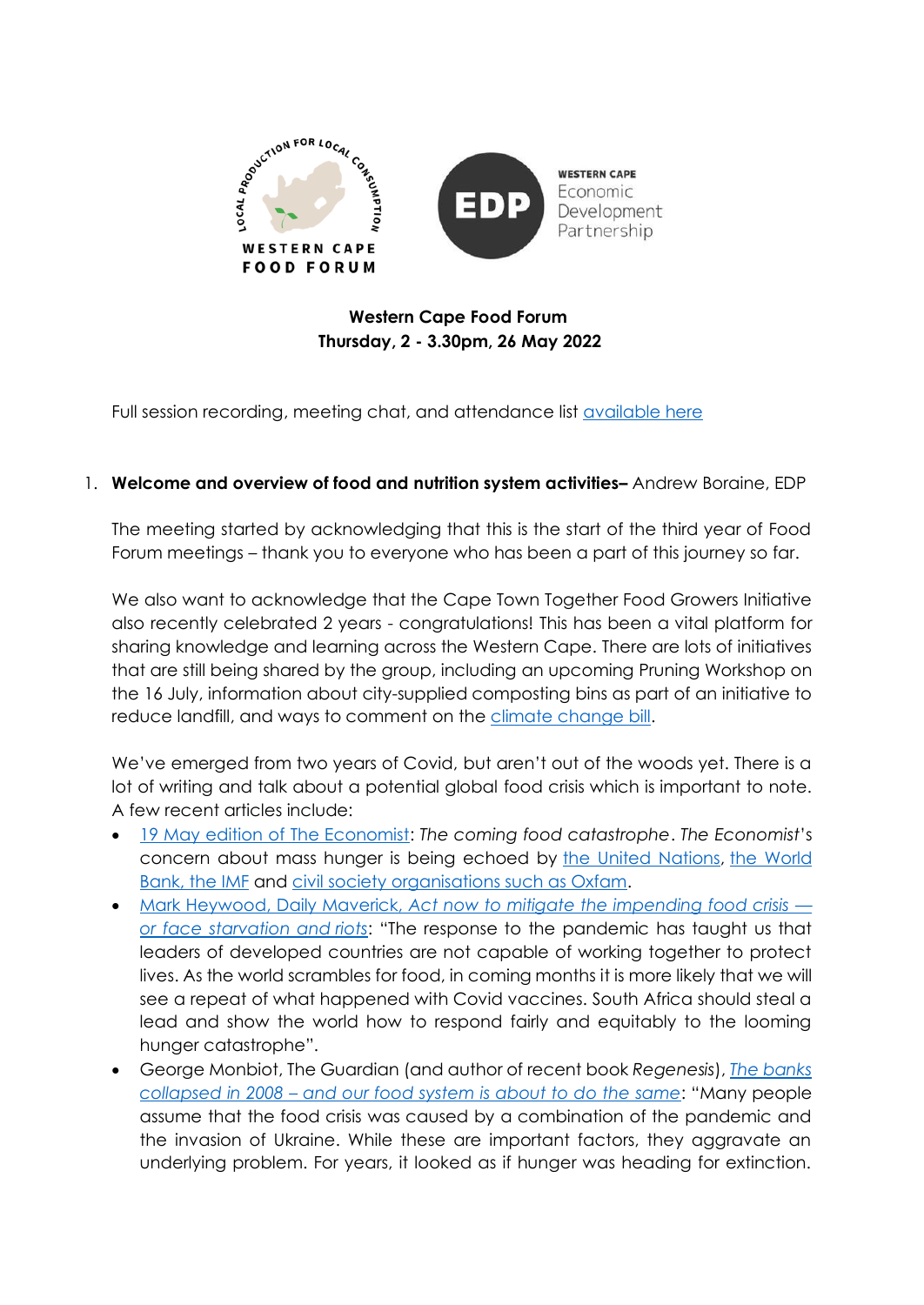The [number of undernourished](https://www.fao.org/sustainable-development-goals/indicators/211/en/) people [fell](https://www.fao.org/state-of-food-security-nutrition) from 811 million in 2005 to 607 million in 2014. But in 2015, the trend began to turn. Hunger has been [rising](https://www.who.int/news/item/12-07-2021-un-report-pandemic-year-marked-by-spike-in-world-hunger) ever since: to 650 million in 2019, and back to 811 million in 2020. This year is likely to be much worse".

The food crisis and hunger crisis are still with us, there is a need to shift the food system fundamentally. It's important to keep this in mind as we continue our work within the food system in the Western Cape.

## **2. Stories from the ground: updates from grassroots efforts and organisations close to the ground across the Western Cape**

# **Worcester food [learning journeys](https://www.dailymaverick.co.za/article/2022-05-24-localised-food-systems-key-to-economic-inclusion-and-environmental-sustainability/) – SAFL, EDP, and CoE-FS (presented by Marcela Guerrero Casas)**

On May 12-13, the EDP, Southern African Food Lab, and the Center of Excellence in Food Security worked with the Breede Valley Municipality and Western Cape Government to bring participants together for a learning journey based on research conducted by the CoE that identified nutritional deficits within the community. The two sites identified for the learning journeys were Durban Road in Parkersdam and Zwelethemba. The learning journey was an immersion into physical spaces to experience the food system and generate ideas for improving it.

On day 1, groups went and explored various sites on Durban Road to engage with fruit and veggie sellers, a formal retail outlet, wholesalers, fish mongers and butchers. Groups also had to source their own lunches based on a budget of R20 a person (roughly calculated based on the daily amount of a child support grant). A key finding of the group was that nutritious, affordable food was available in the area, though challenges related to safety, security, and public facilities did exist. On day 2, participants went in groups to Zwelethemba ECDs to learn about child development and the nurturing care framework. After visiting 5 ECDs, groups came together to share reflections and ideas. Key takeaways included the need for ECDs to access vacant land for gardens and play space, as well as a need for better and more support for food gardens. Next, the group will design and conduct a learning journey in Langa in August – stay tuned.

### **Inyathelo - Nazeema Mohamed – presentation can be found [here.](https://drive.google.com/file/d/1N91HWx1yHGmTBmTZFIw8fspVPf-x5pFv/view?usp=sharing)**

Inyathelo was established as a non-profit Trust in October 2002 with a mission to help build a strong, stable civil society in South Africa by contributing to the development of sustainable organisations and institutions

As lockdown restrictions were lifted, support to CAN kitchens dwindled and kitchens were struggling with how to remain financially sustainable. At the end of last year, Inyathelo had conversations with CAN kitchens and a collaboration formed between Inyathelo, the Bertha Centre, and around 30 CAN Kitchens to look at how to build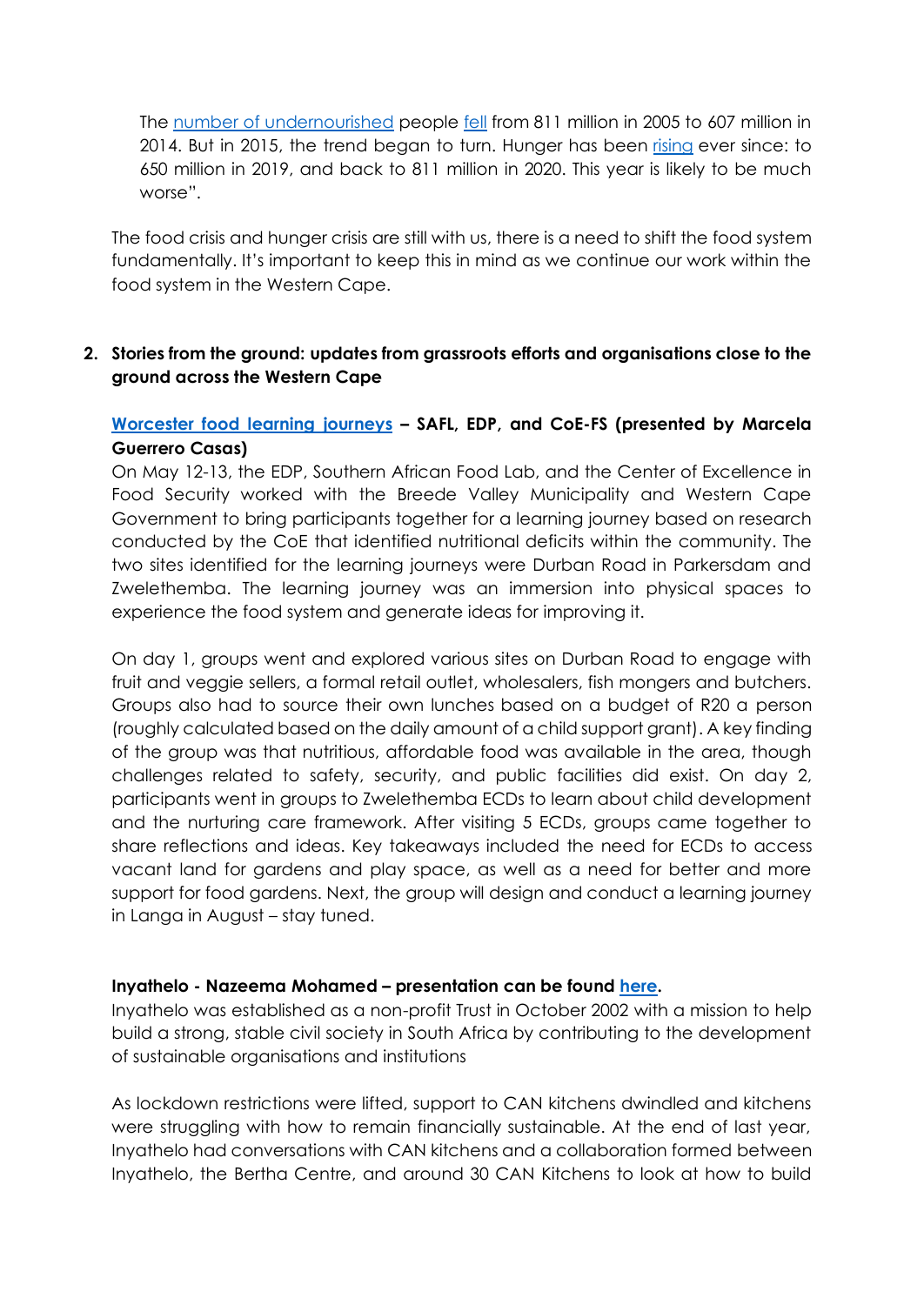financial resilience, whether and how to register as formal entities, growing the network of orgs working towards food security, facilitating relationship-building and partnering, participating in co-research, centering communities through advocacy programmes, contributing to social justice and equity, and showcasing community philanthropy. The programme has been going for several months but has only scratched the surface on development support. The kitchens are more than kitchens, they are community hubs led by women who are community leaders who are concerned about many issues in their communities. While the kitchens are run by volunteers and have huge resource constraints, they demonstrate an immense philanthropy and collaboration.

The collaboration takes place on Saturdays, and is looking to frame a conversation on what food security means. **The workshop on food security is coming up on June 4 and needs help with designing a programme for the day and providing information for what kitchens need to know for food security (nutrition, engagement with local government, policy issues etc.). This includes designing conversations for adult learners, potentially with support for multiple languages. To help support this workshop, contact Nazeema Mohamed [nazeema@inyathelo.org.za](mailto:nazeema@inyathelo.org.za)**

### Question & comments:

Andrew: sustaining bottom-up grassroots mobilization is a huge challenge, This is very exciting work and needs to be run for many more months and organisations. There are many interconnected challenges that community kitchens, ECDs, clinics, etc. face – and support systems that are supposed to support these entities are stratified. How do we get a more integrated response from the public sector?

Deon Britz: I am the Chairman of the Western Cape NPO Association (was established during Covid, belongs to national interim NPO structure), the majority of Soup Kitchens are members of the association. I would like to request that the following area in the Province be considered because there is a great deal of poverty in the area, Oudthoorn, Uniondale, Grootkaroo, Calitzdorp, Ladismith and in this the Metro we forget about Atlantis area. In Atlantis we have 54 soup kitchens, have secured 3 big pieces of land (one from CoCT and two from churches). We are working with other institutions for funding to develop community food gardens. We do not have funding yet, also need the experience to start the project.

- Suggestion to contact Atlantis Rotary Club who have 14 food successful food gardens on Atlantis - connect with Geraldine [geraldinehnicol@gmail.com](mailto:geraldinehnicol@gmail.com)
- Another suggestion to connect with people in Mamre that might have an interest in the community gardens and possible collaboration

### **Food Agency Cape Town (FACT) - Nomonde Buthelezi**

A lot has happened with FACT over the past year! Currently, FACT has a reading circle "book club" that helps co-researchers understand what terms mean and look at other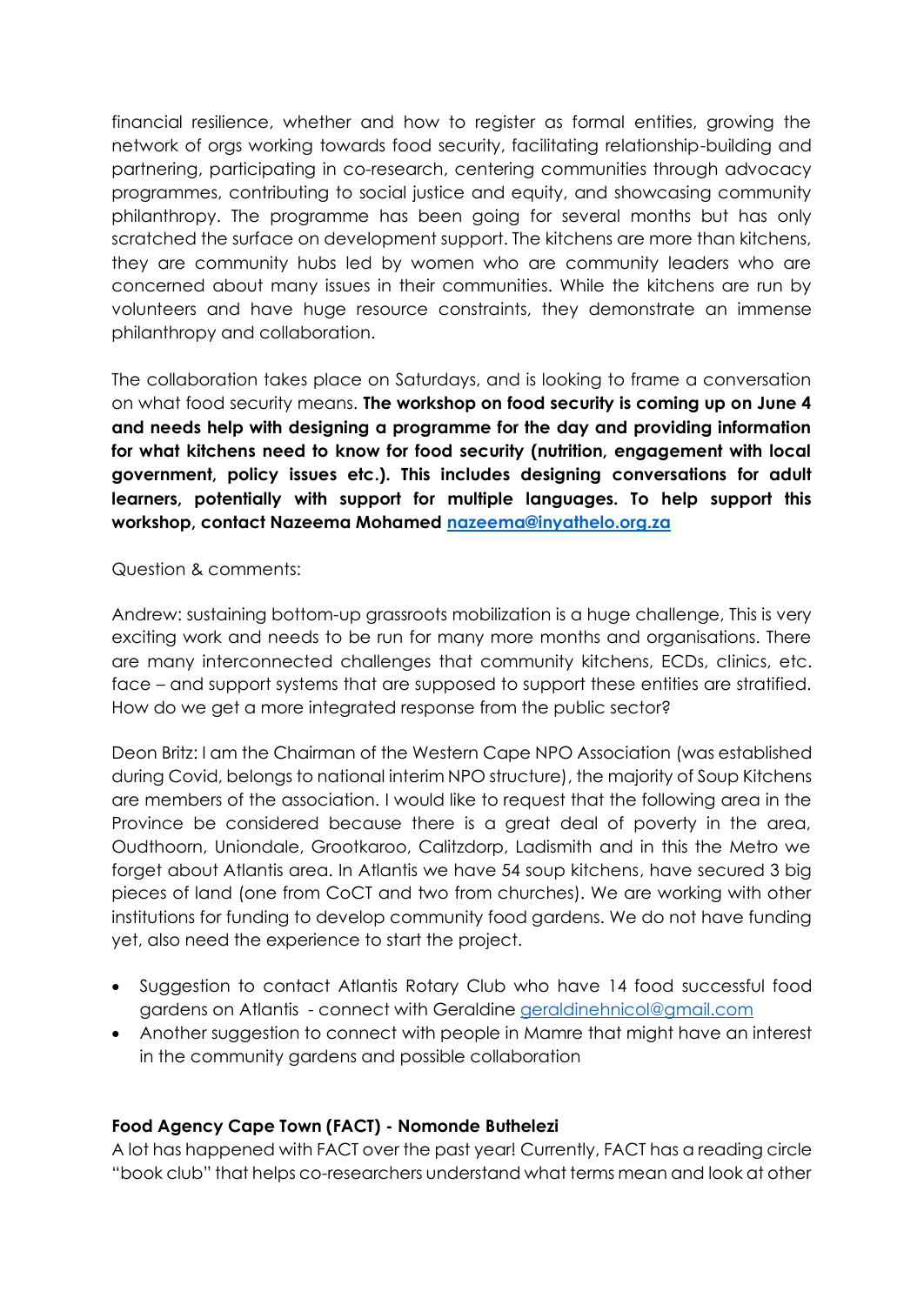literature. This is held in partnership with community dialogues hosted in multiple languages with multimedia outputs. Currently, women from partner kitchens and FACT are also on a writing retreat together to collect stories of the women and work which will come out towards the end of the year. FACT also recently had an opportunity to showcase a video of how research meets poetry with RISE Africa. There is also a possible upcoming partnership with Inyathelo, and FACT are planning a bigger policy event later this year with TMG Think Tank.

In early May, FACT had a visioning workshop to look at the next 5 years. In April, FACT worked with SCAT to have a governance workshop; FACT is not yet a registered entity, and first wanted to understand the roles and responsibilities and options for registration. In late Feb/early March, FACT hosted the Urban Food Futures partners week (including ACC, HBF, Sun Development, Mycelium, and TMG Think Tank, and organisations in Kenya and Burkina Faso) to look at pathways of transformation and the research programme. Part of this effort included going to Kenya in February to facilitate a workshop with displaced people who had just begun cooking and had followed the work of FACT. They were inspired to start something and start cooking in Kenya. There was also a community kitchen exchange visit for cross-learning and knowledge exchange.

You can find FACT at a shared space at Bertha House, as well as on social media as **Food Agency Cape Town.** 

#### Quesitons & Comments –

Andrew: food is more than calories, it is about belonging, history, culture etc. This brings a different angle to food discussions and we look forward to seeing what comes out of the story writing. The reading circles also sound impactful for linking short-term actions with long-term thinking about changing the system.

Luke Metelerkamp: Its really striking from all the three speakers how much work is being done by community kitchens all over the province, and wondering if anyone on this forum is aware of any form of focused audit to understand the actual extent of kitchens across the province?

- Suzanne Solomons: TMG and FACT did a really amazing food flow map with Gugulethu [here.](https://downloads.ctfassets.net/rrirl83ijfda/xGDM783CMlyzUHFJwCAjf/149cbd4f51896ec508f15a363d6cb1ad/TEP_4B_Poster_R4-FA-PRINT_READY.pdf)
- Danny Diliberto: Ladles has 140 soup kitchens we are supporting with bulk food supplies.
- Ghairunisa: Mustadafin has initiated a campaign with bikers for change who are travelling through Africa 92000 km from Cape to Tanzania to raise funds for feed a belly. We work in Western Cape and Eastern Cape follow up on [www.mustadafin.org.za](http://www.mustadafin.org.za/)

### **3. Upcoming events**

**Food Imbizo -** Realising the Right to Food in South Africa: Has the pandemic moved us forward? Tuesday 21 June 2022, 10.00-12.30. Register [here.](https://uwc.zoom.us/meeting/register/tJ0sdOGoqzssGtzYjfVwTWJrDh8fcsuzfJDp)